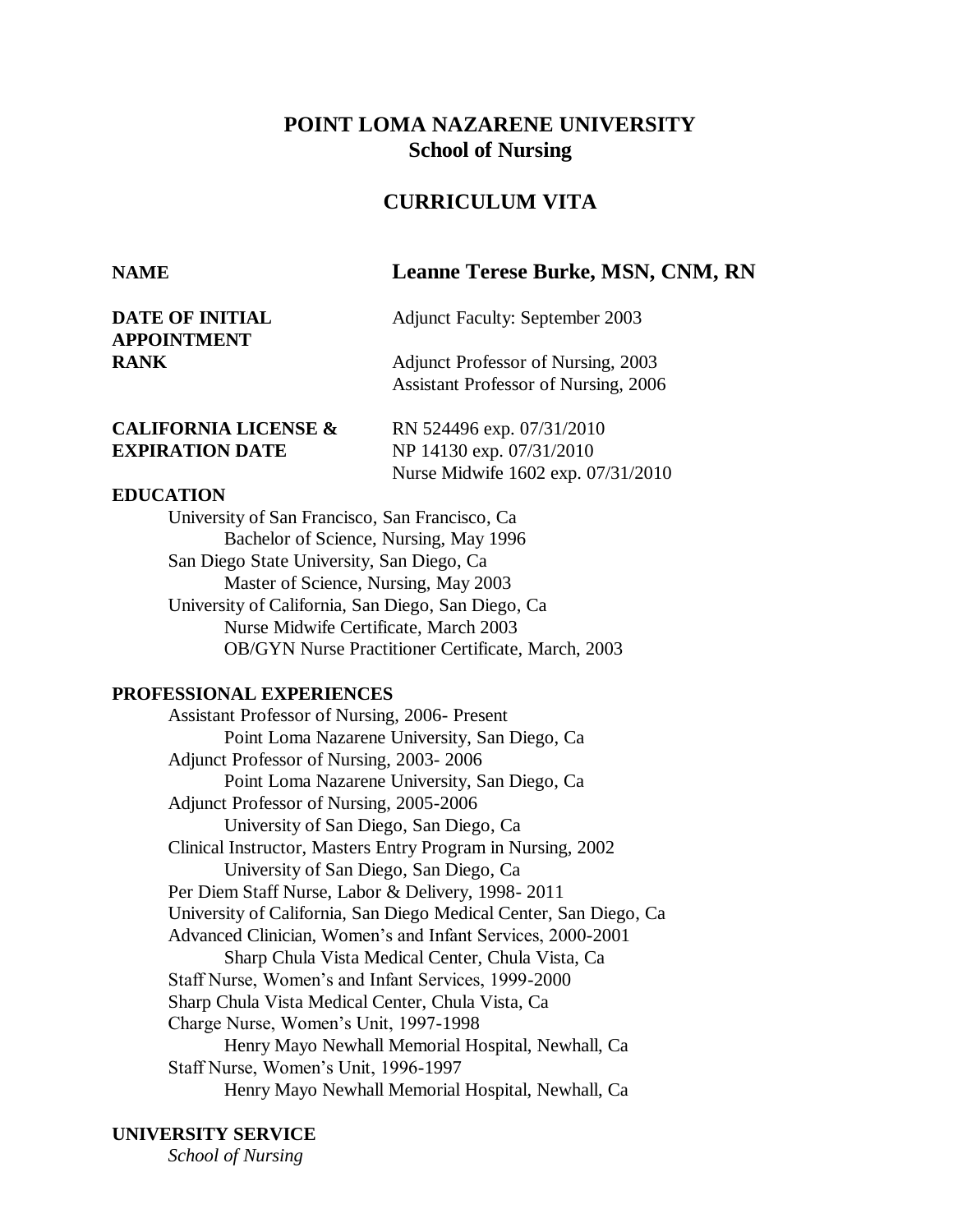Junior Team Member, 2003 - Present Junior Team Co-Coordinator, 2006 - 2009 Associated Student Affairs Committee Member, 2006 – 2009, Chair 2009 - Present Health Promotion Committee Member, 2007 – Present *University* Faculty Resources Committee, 2008 - Present **PROFESSIONAL AND COMMUNITY SERVICE** AWHONN member, 2002-2004, 2009 - Present Sigma Theta Tau - Beta Gamma Chapter member, 1994-2002; Gamma Gamma Chapter member 2002 – 2006, Zeta Mu at-large member, 2006 - Present Eligibility Committee Faculty Counselor, 2007- 2009 Chair, Governance Committee, 2007- 2009 ACNM member, 2003 - Present Committee Member, MSN Project, 2005 Honor's Scholar Project Mentor, 2007

Medical Volunteer, Unified San Diego County Emergency Services Organization, 2006 - Present

Committee Member, MSN Thesis, 2007

Committee Member, MSN Thesis, 2008

Ministry of Moms Sharing (MOMS), St. Therese Parish, Member 2007 - Present

Faculty preceptor for MSN student, Fall 2007, Fall 2008, Fall 2009, Fall 2010

Vacation Bible School, Volunteer, June 2008, June 2009

Chapel Presentor, "Self Care for the Nursing Student", February 2011

## **PROFESSIONAL DEVELOPMENT**

MSN classes at San Diego State University

Theoretical and Research Bases of Nursing

Nursing in the Health Care System

Information Systems for Nursing

Community Health Nursing Theory

Advanced Community Health Nursing

Advanced Community Health Nursing

Physiology of Pregnancy and Fetal Development

Nurse Midwifery/OBGYN Nurse Practitioner classes at UCSD

Advanced Practice Nursing: GYN/Primary Care Practicum

Principles of Nurse Midwifery I

Certified Nurse Midwifery Clinical Practicum I

Advanced Practice Nursing: Primary Care I

Clinical Pharmacology for Advanced Practice Nursing

Principles of Nurse Midwifery II

Certified Nurse Midwifery Clinical Practicum II

AWHONN Principles and Practices of Advanced Fetal Monitoring Certification, 2002

Neonatal Resuscitation Certification, 1996-present

Diabetes & Pregnancy Program: Affiliate Training & Clinical Update, Dec. 2005

Contraceptive Technology Conference, March 2006

Developing a Palliative Care Program for People Living with HIV in Zambia, Nov. 2006

Center for Teaching and Learning Reading Group, "What the Best College Teachers Do", Spring 2007

AWOHNN Intermediate Fetal Monitoring Certification, July 2007

High Risk Obstetrics: Current Trends, Treatments & Issues, August 2007